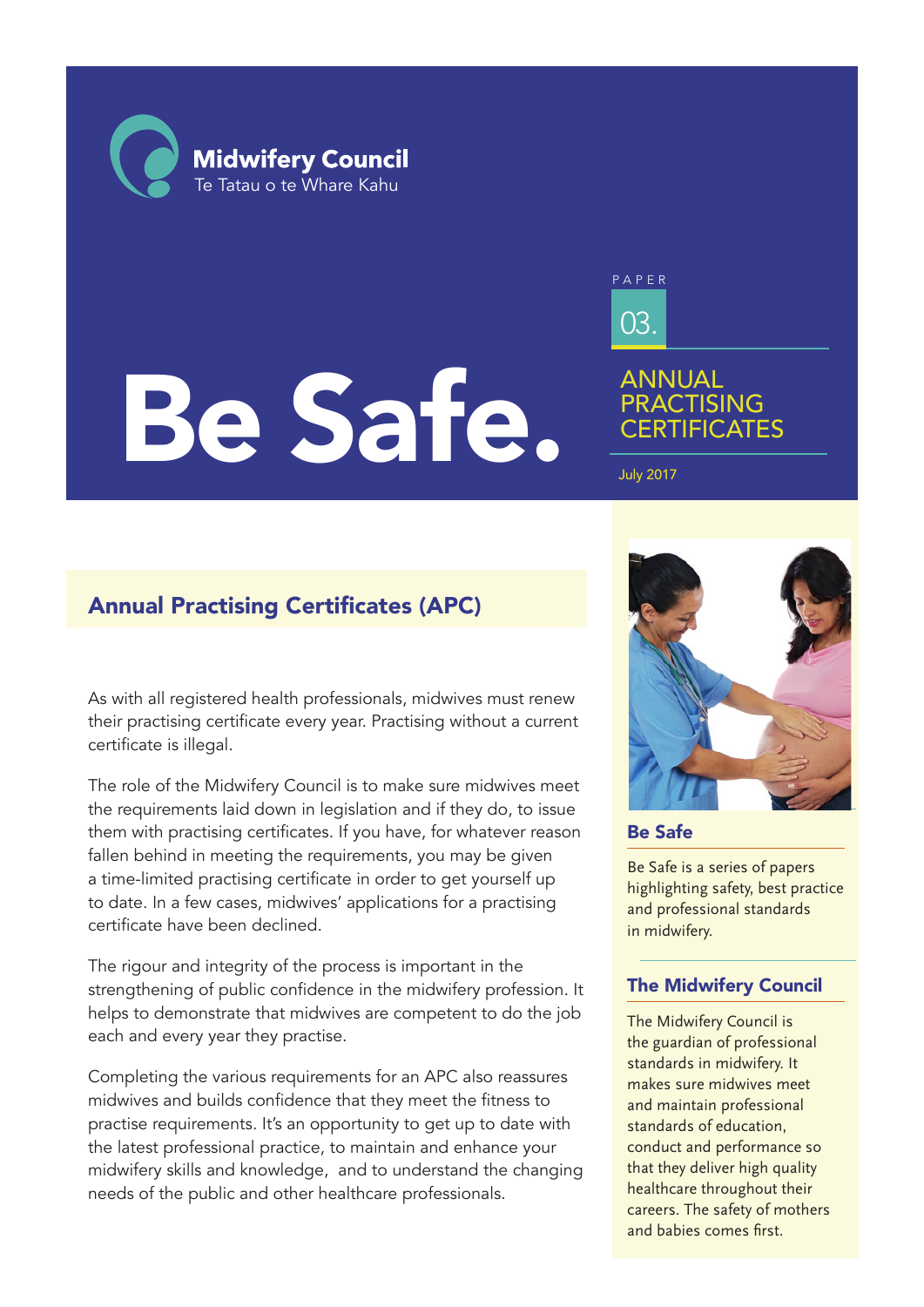# Quality assurance

Quality assurance is a priority for the Midwifery Council. Annual Practising Certificates fit into a system of checks and balances that are designed to promote quality throughout your career.

In the issuing of Annual Practising Certificates, the Council assesses the participation of each midwife in various programmes designed to enhance midwifery practice.

Recertification Programme (every midwife with a practising certificate).

### The following programmes also need to be completed by some midwives:

- First Year of Practice Programme (new graduate midwives).
- Midwifery Return to Practice Programme (midwives returning after 3+ years out of practice).
- Overseas Competence Programme (Internationally Qualified Midwives).

Engaging in the Recertification Programme is one of the ways you demonstrate ongoing competence. The Programme requires all midwives to undertake a range of activities within a three year period.

All newly qualified midwives must enrol in and complete the First Year of Practice Programme. Recently qualified midwives should start practising as soon as possible while their skills and knowledge are up to date and fresh. Participation in the programme means that they are mentored and supported in their first year to keep adding to their knowledge and skills.

A midwife who returns to work after more than three years must complete a Return to Practice Programme and take part in a Midwifery Standards Review (MSR) at the end of the second year of practice.

Internationally qualified midwives must also complete an Overseas Competence Programme, and an MSR at the end of their second year.

### Not up to date in these programmes?

If you are not up to date, please contact the Council to discuss this. The Council knows there are various reasons a midwife may not be up to date and will work with you on a plan on how you can meet the requirements.

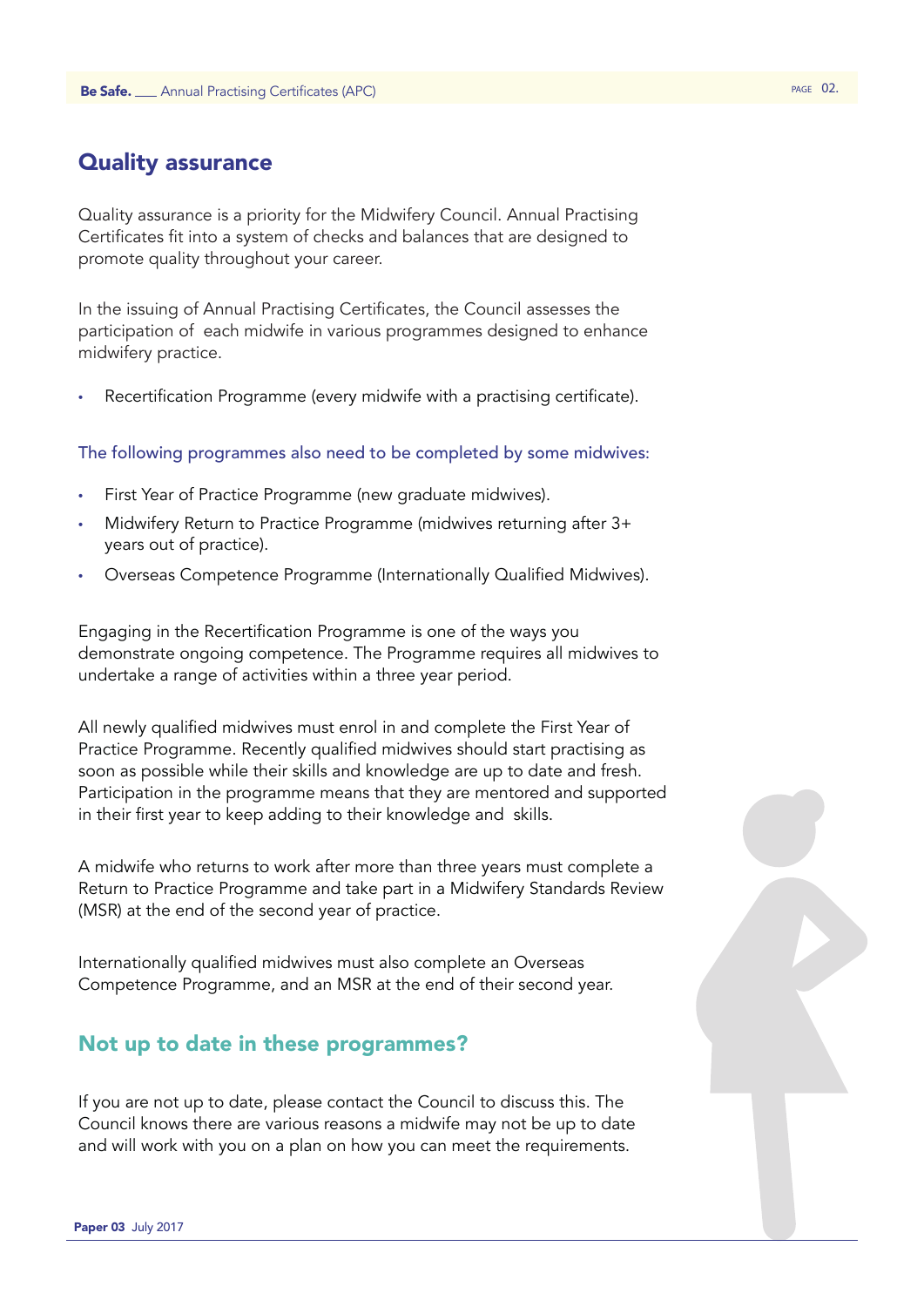# Apply at the right time

If you hold a practising certificate for the current year and want to practise in the first quarter of the next year (starting 1 April), you must apply for your APC during February/March.

All Annual Practising Certificates expire on 31 March, and you can't practise without one.

If you are returning to practice at any other time during the year, please contact the Council to discuss your circumstances and so that your Recertification Programme timeframe can be adjusted.

### Confirm your emergency skills are up to date

Every year you need to take part in a minimum one-day course in maternity emergencies which includes updates in maternal and neonatal resuscitation.

### Demonstrate that you have worked as a midwife

You must confirm that you have practised across the scope of midwifery during the last three years so we know your experience is current and comprehensive. Evidence of how you meet this requirement should be in your portfolio.

### Statutory Declarations

The Health Practitioners Competence Assurance Act requires the Council to be satisfied that midwives are competent and fit to practise before issuing a practising certificate. That means signing the Declarations (see pg 4).

### Here's what the Council looks for in an application:

- The Statutory Declarations
- Any overdue Recertification Programme items
- Engagement in other competence programmes if a condition of practice
- Any issues identified during the audit of a midwife's portfolio
- Any competence, health, or discipline issues that have been drawn to Council's attention
- Portfolio showing your recent work
- Any other matters that the Council has flagged for consideration
- **Payment**

If you don't renew your Annual Practising Certificate by 31 March each year, you will have to stop practising at that date

Midwives practising without an APC will have no indemnity insurance, nor be able to claim maternity fees under S88, and their clients may not be covered by ACC.

Meeting the APC requirements reassures midwives and builds confidence that you meet the fitness to practise requirements.